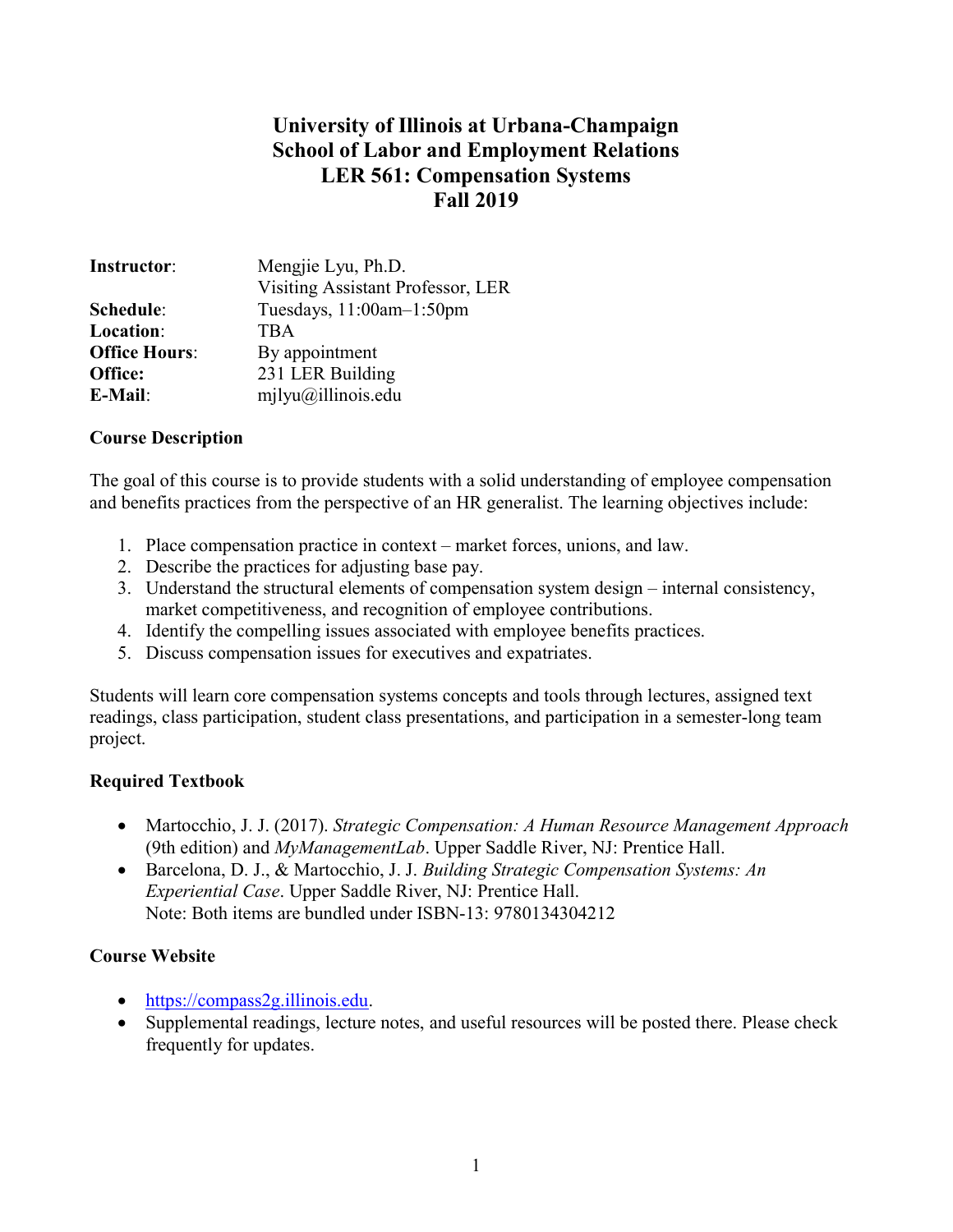## Course Policy

- Please show respect for your classmates by limiting distractive behavior. Turn your cell phones off during class and please keep any side discussions short and quiet.
- You are expected to adhere to all of the rules pertaining to academic integrity outlined in the Student Code. Failure to do so will result in an automatic F for the course.
- It is expected that each student will be courteous and respectful to all members of the class and will carry him or herself in an orderly manner for the entire duration of the course as outlined in the Student Code.
- Regular class attendance and punctuality are expected.
- There will be a 20 percent grade reduction on any late assignments.

## Special Accommodations

If you have any condition, such as a physical or learning disability, which will make it difficult for you to carry out the work as it has been outlined or which will require special accommodations, please notify the instructor during the first week of the course with the appropriate written documentation. To contact the Division of Rehabilitation- Education Services (DRES), you may visit 1207 S. Oak St., Champaign, IL 61820, call (217) 333-1970, or email disability@illinois.edu.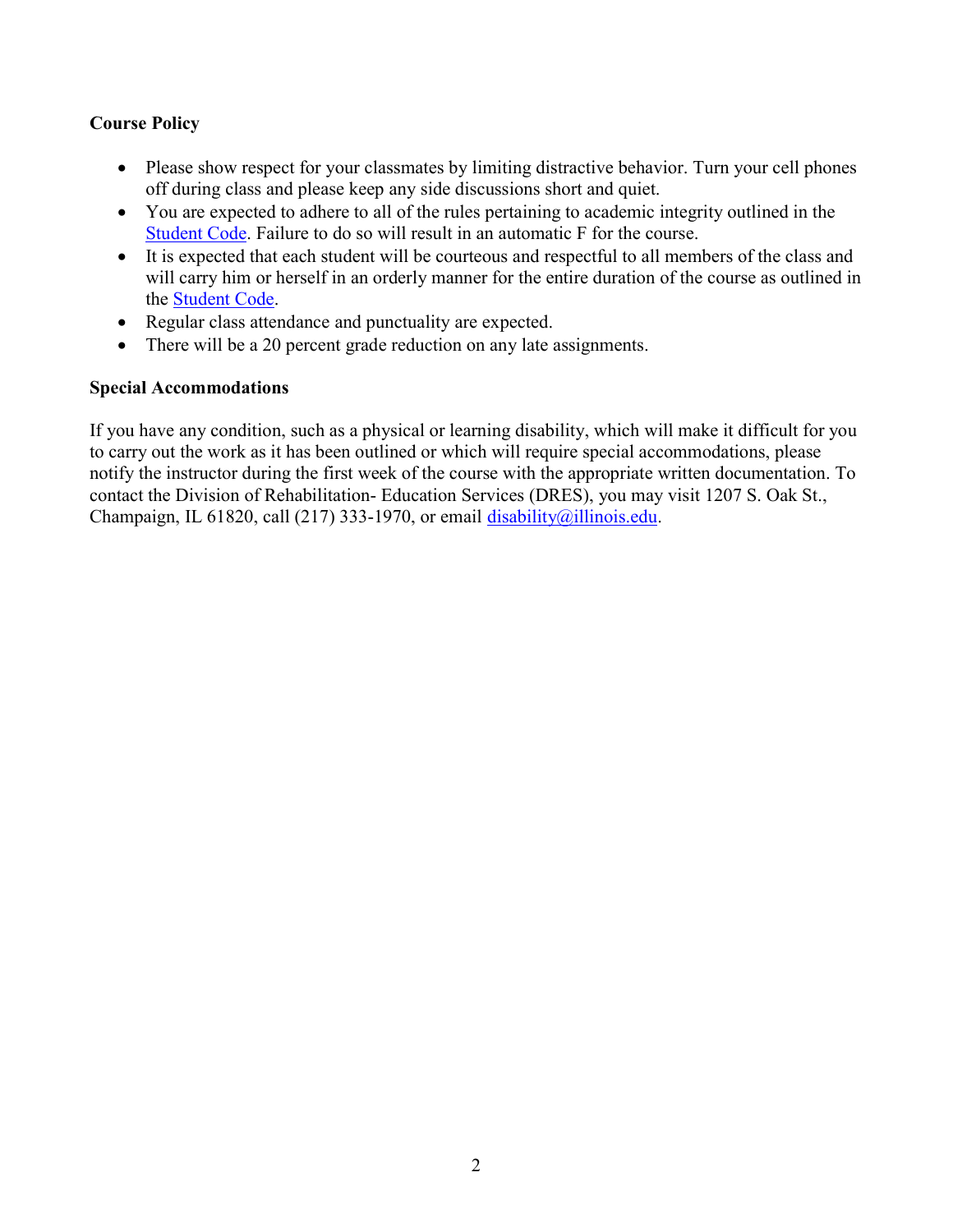# Student Evaluation and Grading Scale

| <b>Case reports</b>                                                     | 40\% (400 points)                |
|-------------------------------------------------------------------------|----------------------------------|
| First team written report (based on<br>Strategic Analysis in casebook): | $(125$ points)                   |
| Second team written report (based                                       |                                  |
| on Section 1 of casebook):                                              | $(150$ points)                   |
| Third team written report (based                                        |                                  |
| on Section 2 of casebook):                                              | $(125$ points)                   |
| <b>Quizzes</b> (5 at 70 points each):                                   | 35% (350 points)                 |
| <b>Team presentation</b>                                                | $15\%$ (150 points)              |
| <b>Class participation and</b>                                          |                                  |
| discussion                                                              | $10\%$ (100 points)              |
| <b>Total:</b>                                                           | $100\%$ $(1,000 \text{ points})$ |

# Calculation of Course Grades

| Grade        | <b>Points</b>                      |
|--------------|------------------------------------|
| $\mathbf{A}$ | 95-100% of 1,000 points, and so on |
| $A-$         | 91-94.9%                           |
| $B+$         | 87-90.9%                           |
| B            | 83-86.9%                           |
| $B-$         | 80-82.9%                           |
| $C+$         | 77-79.9%                           |
| $\mathbf C$  | 73-76.9%                           |
| $C-$         | 70-72.9%                           |
| $D+$         | 67-69.9%                           |
| D            | 63-66.9%                           |
| $D-$         | 60-62.9%                           |
| F            | ${}<60\%$                          |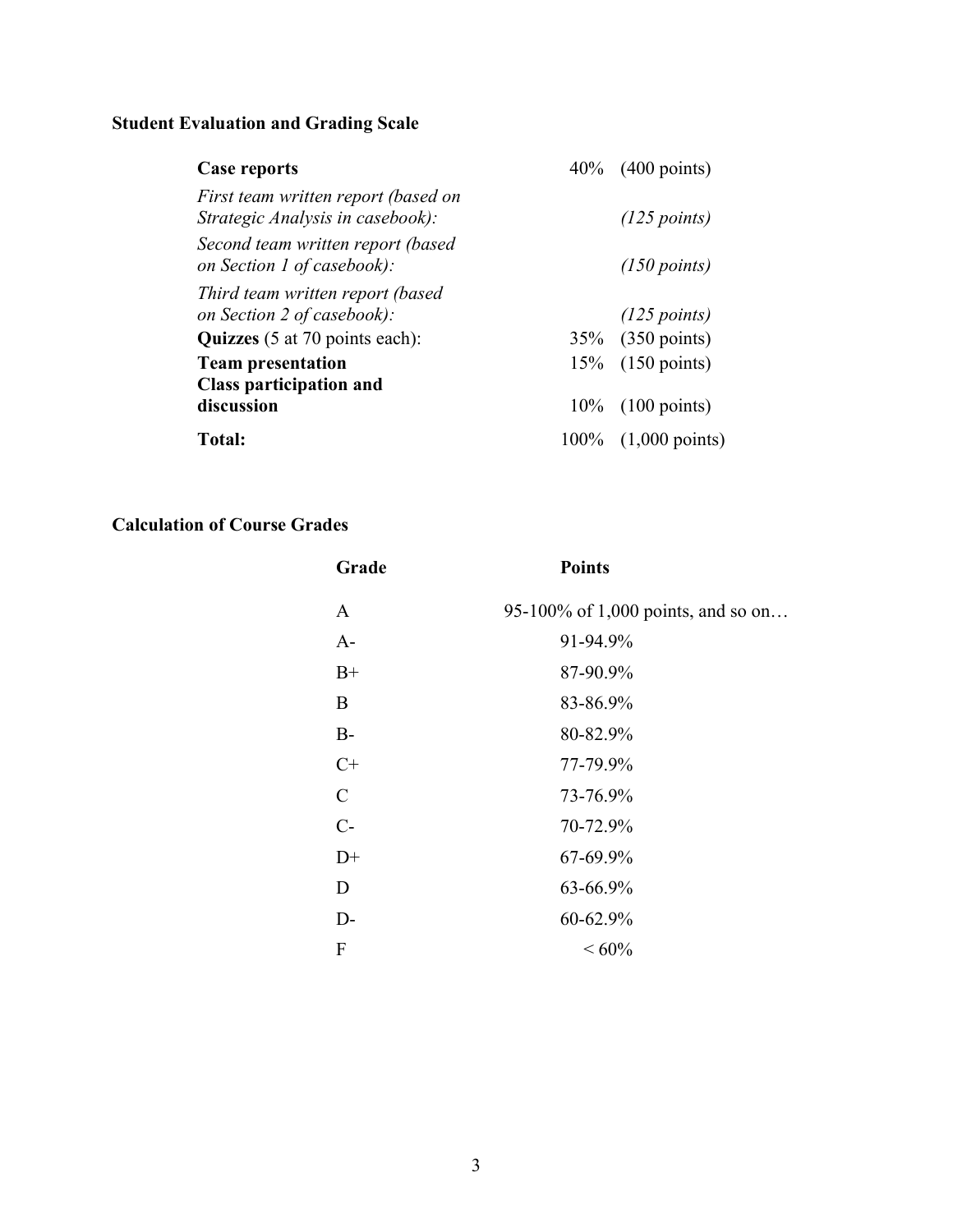#### Compensation Team Project: Building Strategic Compensation Systems

This experiential project is designed to provide you an opportunity to integrate and apply knowledge that you will learn in this course. Teams of approximately 5 class members will be established to complete this project that consists of three separate reports. The three reports and due dates are listed below (to be submitted via Compass no later than 2pm on the due dates):

| Written Report 1: | Strategic Analysis (September 24, one per team)    |
|-------------------|----------------------------------------------------|
| Written Report 2: | Internal Consistency (November 5, one per team)    |
| Written Report 3: | Market Competitiveness (December 13, one per team) |

Each team will serve as compensation experts who have been hired by the firm to develop an integrated compensation plan. An instructor's grade will be assigned to each report for each team. All team members will receive the same grade based on the instructor's evaluation.

Each part of the case builds uniquely on your answers to prior parts of the case. Each report should be written as recommendations to top management. One approach to developing the report is to identify and discuss decisions that must be made to meet the objectives. Each decision should be supported with rationale that is logical and based on the content presented within your texts. Identify plausible alternatives to your decisions, and discuss possible problems that may be encountered. Each written report should be summarized in a one- to three-page executive summary at the front. This executive summary should contain the major objectives of the report and the corresponding major findings.

Whenever possible, I will provide 20 to 30 minutes for teams to meet.

#### The assignments will be posted on Compass on September 10.

#### **Ouizzes**

6 short quizzes (25 minutes) will be given at random throughout the semester, of which the top 5 scores count toward your grade. The quizzes will be closed-book and closed-notes.

How should you prepare to answer questions? First, read the assigned material. Some questions will be based on key terms, which are the words or terms highlighted in bold within the chapters. For instance, "Define pay ranges and pay grades." Second, be familiar with the learning objectives stated in each chapter. Within the chapters, the centered, all-capital letters headings correspond to learning objectives. Within the objectives, you will see secondary headings (left, mixed case). I might ask: Define two types of compensation policy decisions. The answer would be pay-level policies and pay mix policies, and you would briefly talk about each one.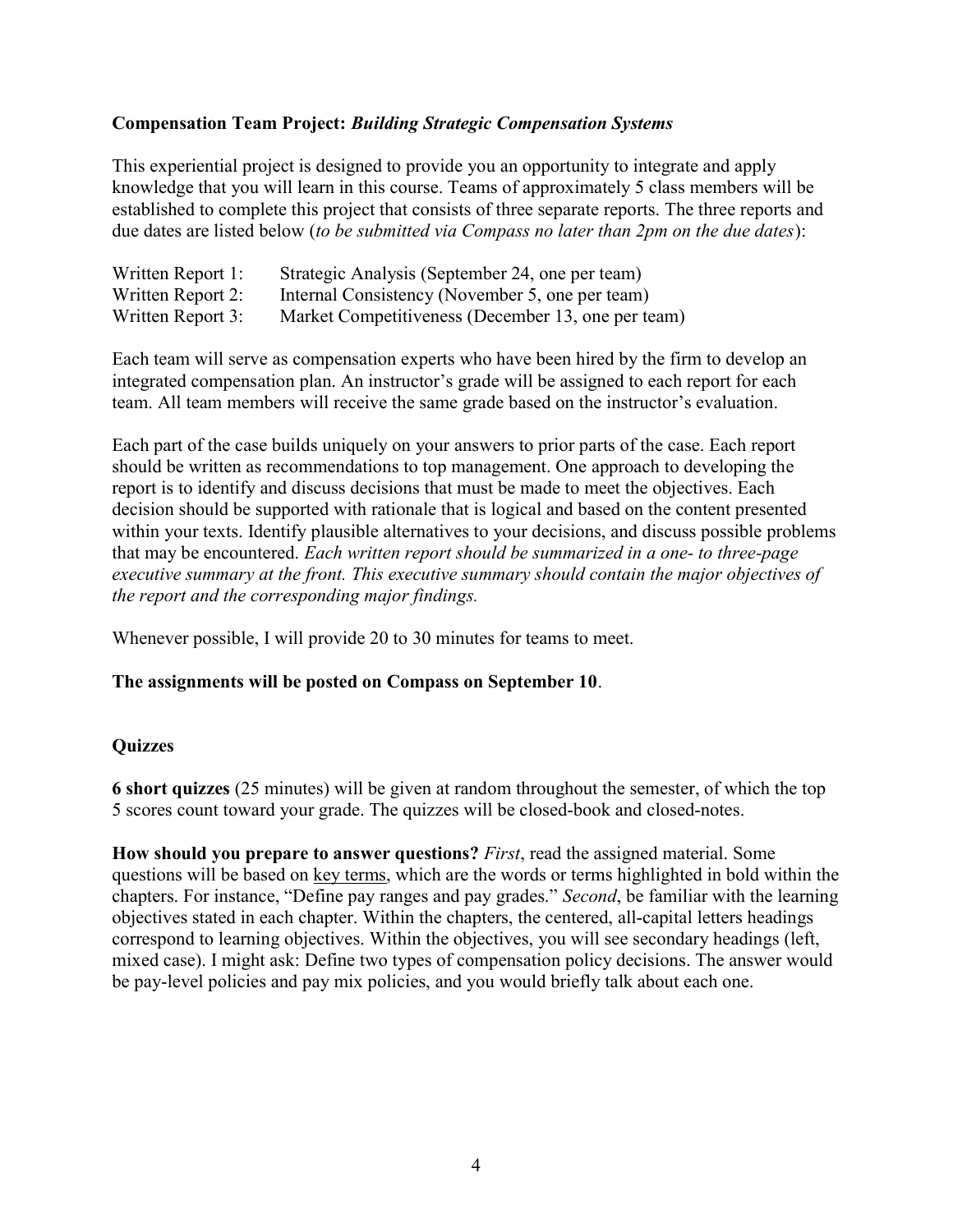#### Team Presentation

Students will make one 30-minute presentation on a compensation case together with the team members. The presentation should include an overview of the case, attempt to analyze the case with compensation theories and practical principles in the class material, and generate additional discussion about the case. Multiple formats could be used for the presentation, such as role-play simulation and video material. I will make random assignments of groups and presentation dates, and You will receive the assignments on September 10.

#### Class Participation and Discussion

Class participation and discussion is an important opportunity for you to input and contribute in the class. It helps students to accurately understand and utilize the knowledge points in the course material, and to develop communication skills which is essential in the working life. In the class, everyone is encouraged to express thoughts and insights. We will discuss more about class participation in the first class. Participation will be worth 10% of the course grade.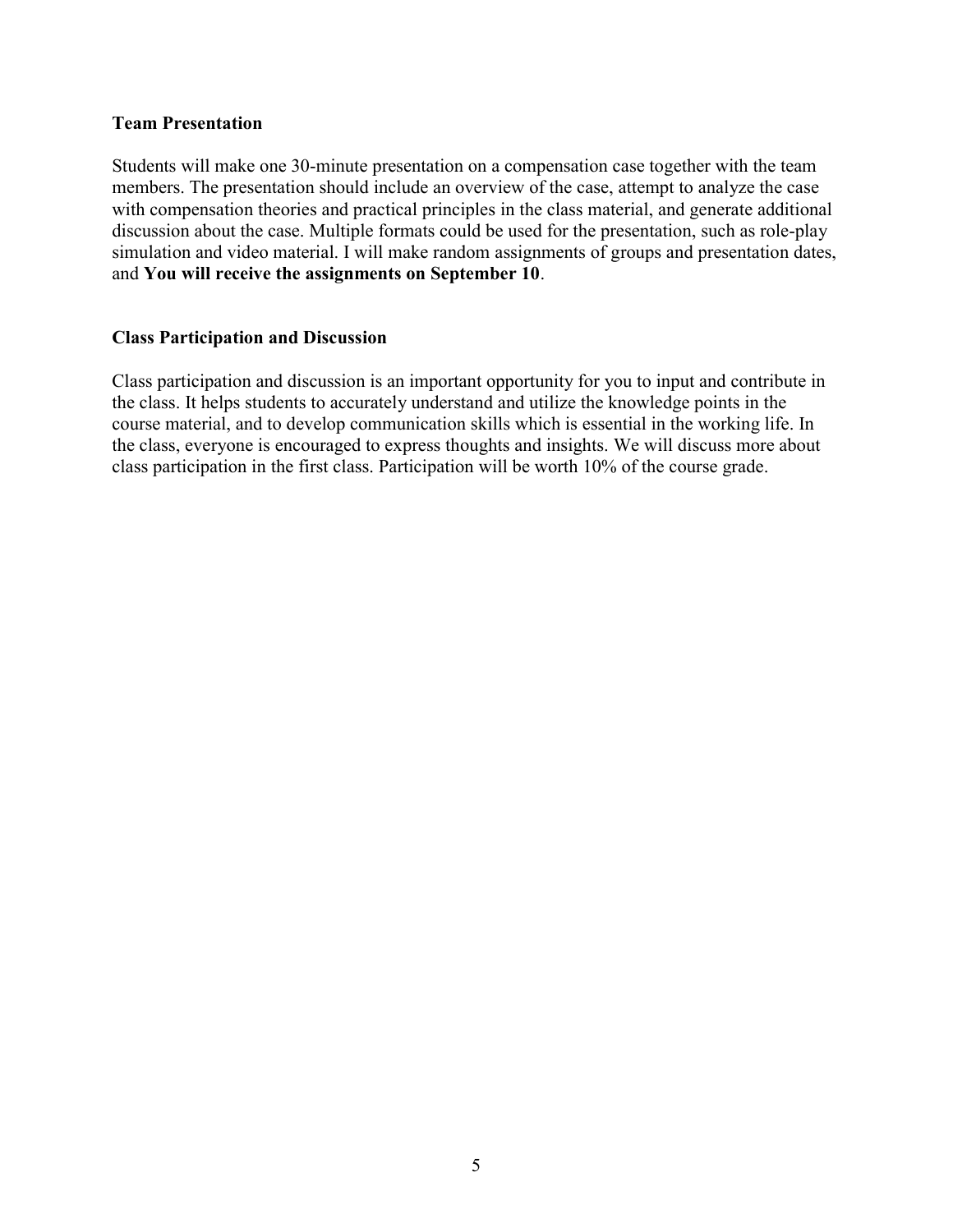# Course Outline and Schedule

Compensation Systems: Setting the Stage

| <b>August 27</b>  | <b>Course Introduction and Overview</b><br><b>Strategic Compensation Issues and Goals of the Compensation</b><br><b>Department</b> |
|-------------------|------------------------------------------------------------------------------------------------------------------------------------|
| Required reading: | Strategic Compensation: Chapter 1                                                                                                  |
| September 3       | <b>Theories and Contextual Influences on Compensation Practice</b>                                                                 |
| Required reading: | <i>Strategic Compensation: Chapter 2</i>                                                                                           |
|                   | Gerhart, B., Minkoff, H. B. & Olsen, R. N. (1995). Employee                                                                        |
|                   | compensation: Theory, practice, and evidence (CAHRS Working                                                                        |
|                   | Paper #95-04), http://digitalcommons.ilr.cornell.edu/cahrswp/194.                                                                  |
| Case:             | Eliminating the Gender Pay Gap: Gap Inc. Leads the Way Berkeley                                                                    |
|                   | Haas Case #5892                                                                                                                    |

Bases for Pay

| September 10 and 17 | <b>Traditional Bases for Pay: Seniority and Merit; Incentive Pay</b><br><b>Incentive Pay; Pay-for-Knowledge and Skill-Based Pay</b>                                                                                    |
|---------------------|------------------------------------------------------------------------------------------------------------------------------------------------------------------------------------------------------------------------|
| Required reading:   | <i>Strategic Compensation:</i> September 10: Chapters 3 and 4                                                                                                                                                          |
|                     | September 17: Chapters 4 and 5                                                                                                                                                                                         |
| Case:               | Performance Management at Vitality Health Enterprises, Inc. Harvard<br>Business School Case #9-913-501<br>Marshall & Gordon: Designing an Effective Compensation System (A)<br>Harvard Business School Case #9-411-038 |

**Designing Compensation Systems: Internal Consistency** 

| Sept. 24 and Oct. 1<br>Required reading: | <b>Building Internally Consistent Compensation Systems</b><br>Strategic Compensation: Chapter 6 |
|------------------------------------------|-------------------------------------------------------------------------------------------------|
| Case:                                    | The \$70K CEO at Gravity Payments. Harvard Business School Case<br>#9-816-010                   |
|                                          | (WRITTEN REPORT 1 IS DUE ON SEPTEMBER 24)                                                       |
| October 8                                | In-Class Work on Group Project (I will be there to answer<br>questions)                         |